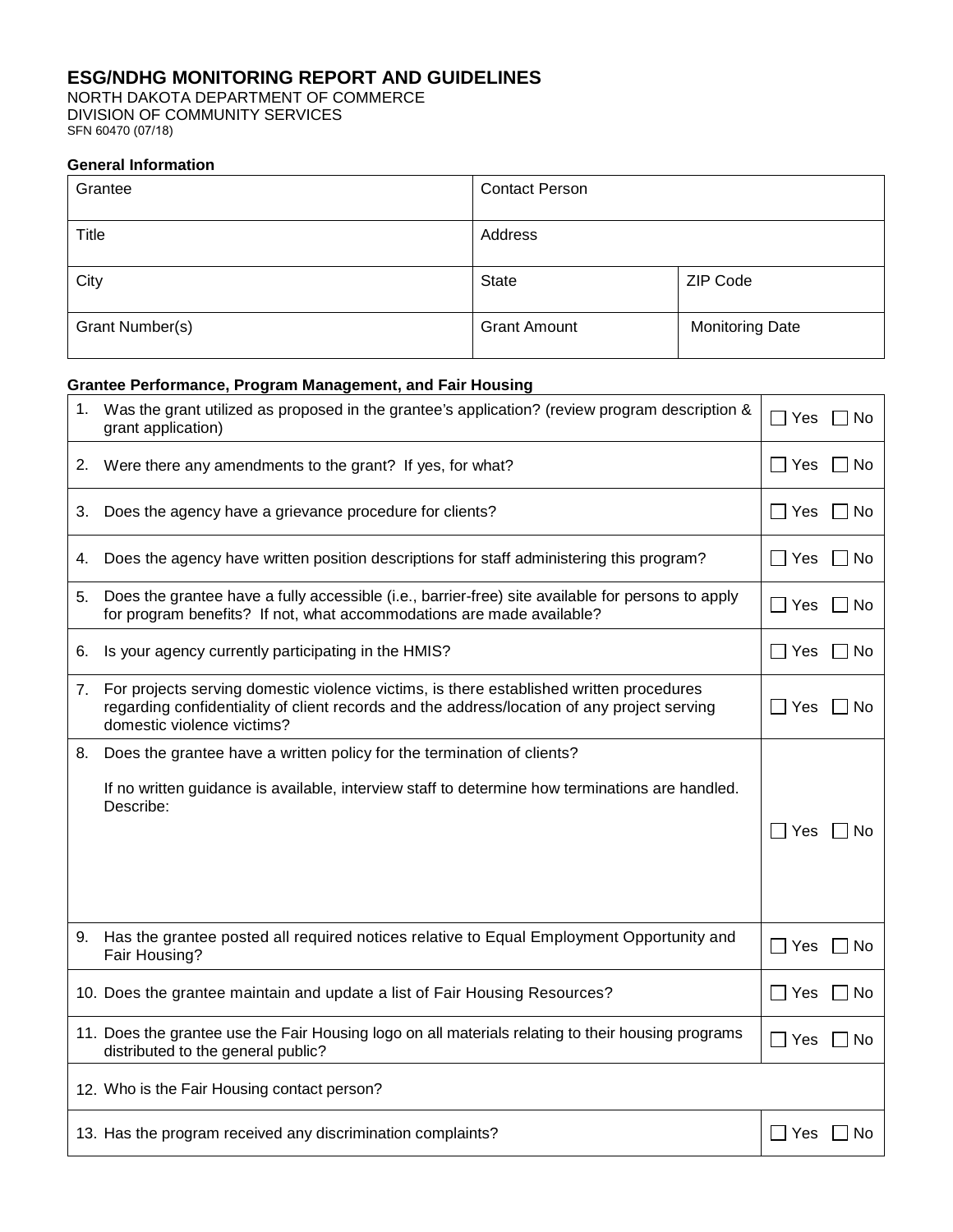SFN 60470 (07/18) Page 2 of 6

| <b>Financial Management and Internal Accounting Control Monitoring</b>                                                                                                                                                                                                                                                                                                                     |                    |  |  |  |
|--------------------------------------------------------------------------------------------------------------------------------------------------------------------------------------------------------------------------------------------------------------------------------------------------------------------------------------------------------------------------------------------|--------------------|--|--|--|
| 1. What is your fiscal year?                                                                                                                                                                                                                                                                                                                                                               |                    |  |  |  |
| Jan 01 - Dec 31 $\Box$ June 01 - May 31 $\Box$ July 01 - June 30 $\Box$ Oct 01 - Sept 30                                                                                                                                                                                                                                                                                                   | Other              |  |  |  |
| 2. Are financial and related records maintained per program requirements after closeout of your<br>grant? (DCS 5 years)                                                                                                                                                                                                                                                                    | $\Box$ Yes<br>No   |  |  |  |
| 3. Who is responsible for generating/maintaining financial statements & records?<br>Bookkeeper-Accountant   Outside Accounting Firm<br>Director<br><b>CPA</b><br>Other (employs a staff person who possesses a bachelor's degree in account, or<br>possesses experience in accounting along with college account credits, or a bookkeeper<br>whose work is overseen by an accounting firm) |                    |  |  |  |
| 4. Is supporting documentation maintained for all financial transactions?                                                                                                                                                                                                                                                                                                                  | $\Box$ Yes<br>l No |  |  |  |
| 5. How often are financial reports prepared?                                                                                                                                                                                                                                                                                                                                               |                    |  |  |  |
| Monthly<br>Quarterly<br>Annually                                                                                                                                                                                                                                                                                                                                                           |                    |  |  |  |
| 6. How often does the Board review financial statement and report?                                                                                                                                                                                                                                                                                                                         |                    |  |  |  |
| Monthly<br>Quarterly<br>Annually                                                                                                                                                                                                                                                                                                                                                           |                    |  |  |  |
| 7. Are receipts issued for all cash contributions received?                                                                                                                                                                                                                                                                                                                                | $\Box$ Yes<br>No   |  |  |  |
| 8. Are bank reconciliations performed monthly?<br>$\Box$ Yes                                                                                                                                                                                                                                                                                                                               |                    |  |  |  |
| 9. Are there procedures for approving payments/cash to vendors?<br>$\Box$ Yes                                                                                                                                                                                                                                                                                                              |                    |  |  |  |
| 10. What is the specified dollar amount required for Board approval?                                                                                                                                                                                                                                                                                                                       |                    |  |  |  |
| 11. Who is responsible for writing checks and paying bills?                                                                                                                                                                                                                                                                                                                                |                    |  |  |  |
| 12. Is more than one signature required for any check?<br>$\Box$ Yes<br>_l No                                                                                                                                                                                                                                                                                                              |                    |  |  |  |
| 13. Does the Board authorize all bank accounts and check signers annually?<br>$\Box$ Yes<br>No.                                                                                                                                                                                                                                                                                            |                    |  |  |  |
| 14. List Authorized Signatory(ies), by Title (there may be two or more signers)                                                                                                                                                                                                                                                                                                            |                    |  |  |  |
|                                                                                                                                                                                                                                                                                                                                                                                            |                    |  |  |  |
| 15. Are checks signed only when accompanied by approved invoices?                                                                                                                                                                                                                                                                                                                          | _  No<br>_l Yes    |  |  |  |
| 16. Are the following insurance coverages currently in force?<br><b>Public Liability</b><br>Property<br><b>Worker's Compensation</b>                                                                                                                                                                                                                                                       |                    |  |  |  |
| 17. For staff salaries through ESG/NDHG funds, are you able to document that they work<br><b>No</b><br>_l Yes<br>exclusively with homeless and/or near homeless clients?                                                                                                                                                                                                                   |                    |  |  |  |
| 18. Does the organization maintain records of the hours worked for each volunteer by type of job?                                                                                                                                                                                                                                                                                          | ∏ Yes<br>No.       |  |  |  |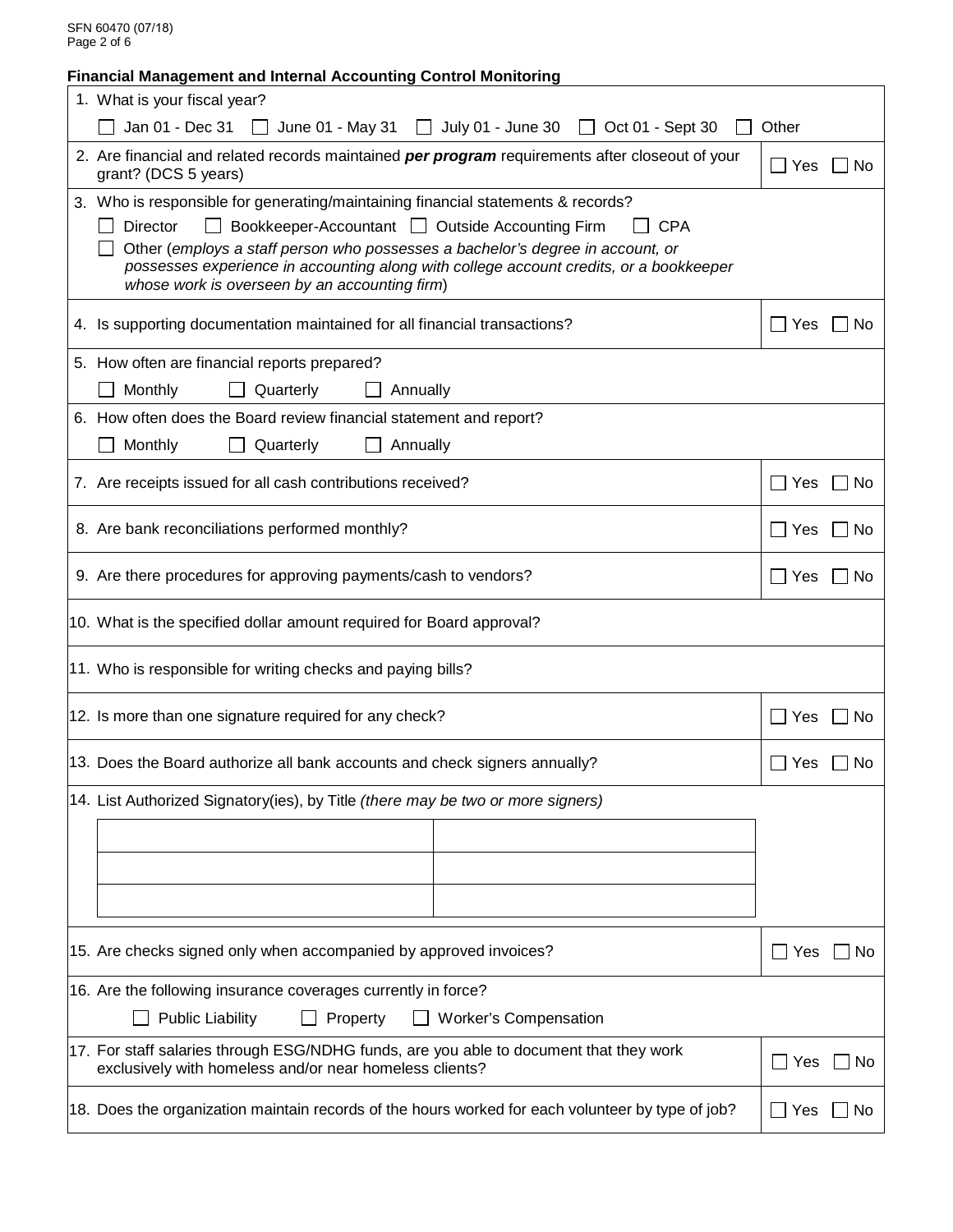### **For Shelter Facilities Only**

| 1. If applicable, are the following licenses current? (provide documentation)                                                                            |                                   |
|----------------------------------------------------------------------------------------------------------------------------------------------------------|-----------------------------------|
| <b>Permit for Fire Marshall</b><br>Certificate of Occupancy<br><b>Food Preparation</b><br>$\perp$                                                        |                                   |
| Programmatic Licensure (e.g., Substance Abuse, Day Care, etc.)                                                                                           |                                   |
| 2. Does the agency have written confidentiality procedures which cover?                                                                                  |                                   |
| Locking/security of files<br>Written authorization of release of information<br>$\perp$                                                                  | $\mathcal{L}$<br>Yes<br><b>No</b> |
| 3. Do clients have a secure place to store personal belongings and documents?                                                                            | Yes<br>. No                       |
| 4. Is there at least one homeless person or formerly homeless participating in the policy<br>decision-making process regarding projects receiving funds? | Yes<br>l No                       |
| 5. Is the facility in compliance with all codes, general ordinances and laws zoning health<br>department compliance, etc.?                               | $\Box$ Yes<br>No                  |
| a. Are there any unresolved issues?                                                                                                                      | Yes<br>No.                        |
| 6. Is there regular pest control services?<br>If yes, how often?                                                                                         | Yes<br>$\Box$<br>No               |
| 7. Is there a regular garbage removal and adequate storage (such as a dumpster with a lid)?                                                              | Yes<br>l No                       |
| 8. Are the housekeeping and maintenance plans adequate to assure that the facility is clean and<br>in good repair?                                       | $\blacksquare$<br>Yes<br>No       |
| 9. Are clean linens provided for each client with a procedure to sanitize all linens and sleeping<br>surfaces?                                           | Yes<br>No                         |
| 10. Is there a crib, bed or mat with clean linen for each person?                                                                                        | Yes<br>No<br>$\mathsf{L}$         |
| 11. Are fire drills conducted regularly, depending on the maximum length of stay?<br>How often?                                                          | Yes<br>No.                        |
| 12. Are fire detection systems operating, and are they tested regularly?<br>How often?                                                                   | Yes<br>No<br>$\blacksquare$       |
| 13. Are first aid equipment and supplies available at all times?                                                                                         | Yes<br>No                         |
| 14. Is there adequate ventilation (i.e., bath-one operable window or fan; sleeping rooms-one<br>operable window designed to open)?                       | Yes<br>No                         |
| 15. Are food service areas adequate and sanitary?                                                                                                        | $\Box$ Yes<br>No                  |
| 16. Are interior and exterior lighting adequate?                                                                                                         | _l Yes<br>No                      |
| 17. Are entrances and exits clear of debris, ice and other hazards?                                                                                      | __ Yes<br>No                      |
| 18. Do clients have sufficient shower/bath basins and toilets in proper operating conditions?                                                            | _l Yes<br>No                      |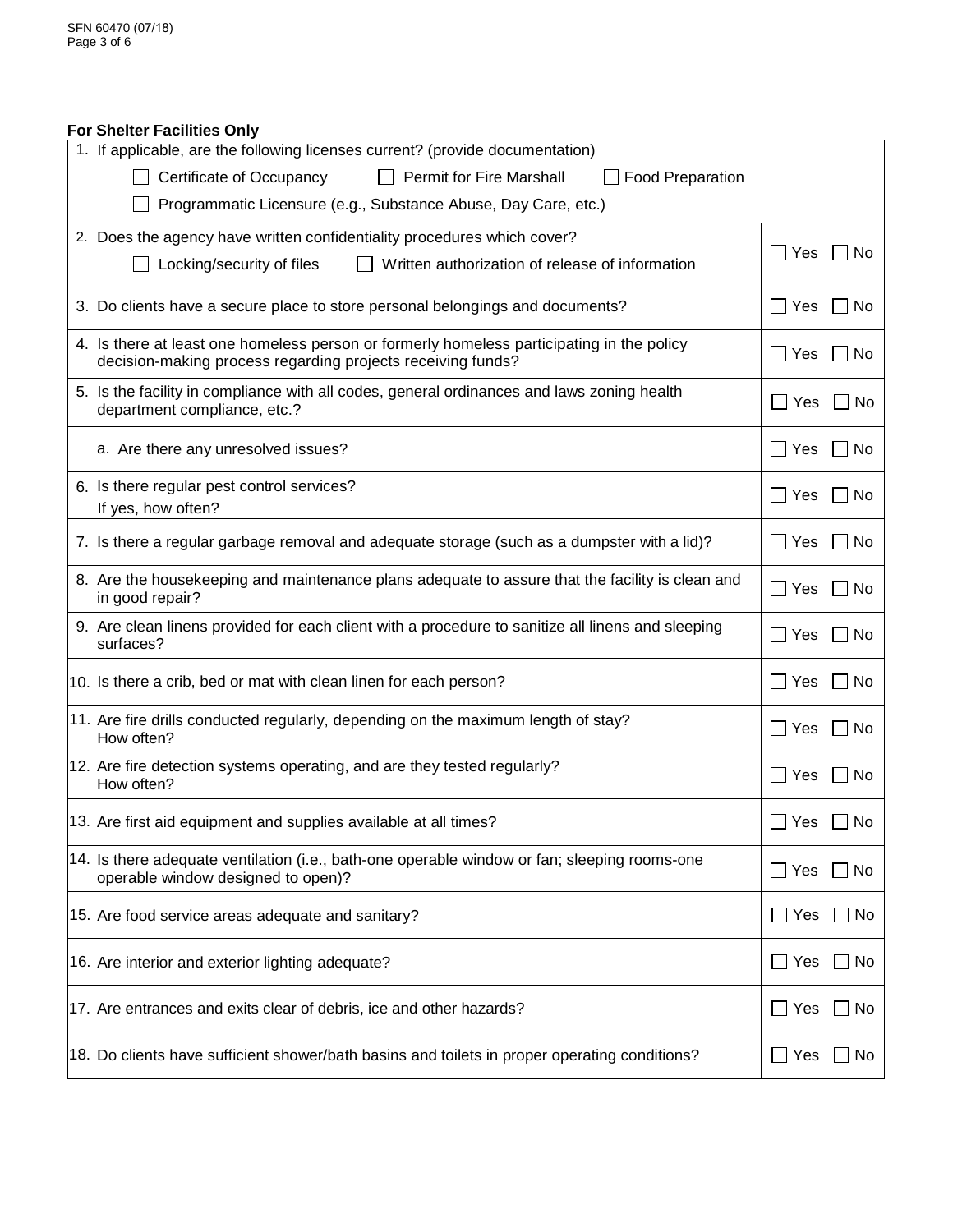### **Exit Interview**

The monitoring is completed by an exit meeting with the appropriate staff or representative(s) to discuss the preliminary results of the monitoring visit and indicate that the grantee is to be formally informed of monitoring findings identified to date and any follow-up actions required of the grantee.

## **Notes for Exit Interview**

| Estimated date for providing written monitoring report to grantee                                       |                               |  |  |
|---------------------------------------------------------------------------------------------------------|-------------------------------|--|--|
| What unanticipated problems or barriers have arisen throughout the implementation of the grant program? |                               |  |  |
|                                                                                                         |                               |  |  |
| Does the grantee need additional technical assistance to resolve these barriers?<br>Explain:            | $\square$ Yes<br>$\exists$ No |  |  |
|                                                                                                         |                               |  |  |
| How can DCS be of more assistance to the grantee?                                                       |                               |  |  |
|                                                                                                         |                               |  |  |
| <b>General Comments:</b>                                                                                |                               |  |  |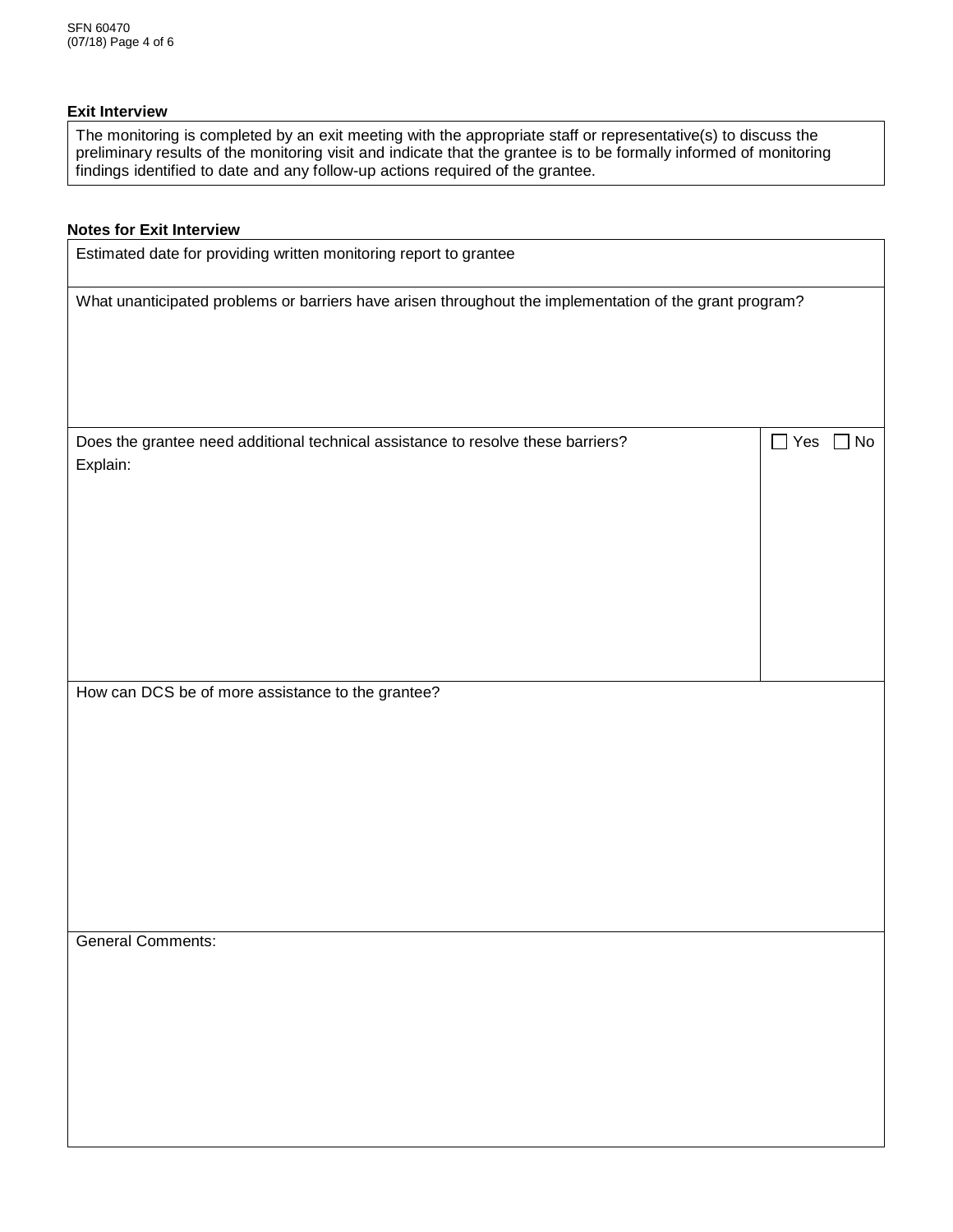# **Monitoring Documentation Checklist**

| Name of Agency | Γenant<br>Name of | Date |
|----------------|-------------------|------|
|                |                   |      |

## **Eligibility Requirements**

|                                        | <b>YES</b> | <b>NO</b> | <b>COMMENT</b> |
|----------------------------------------|------------|-----------|----------------|
| Proof of Identification                |            |           |                |
| At Risk of Homelessness Certification  |            |           |                |
| Release of Information                 |            |           |                |
| Screening Assessment of HMIS Printout  |            |           |                |
| Income Documentation (pay stubs, etc.) |            |           |                |
| Self-Certification                     |            |           |                |
| <b>Homeless Certification</b>          |            |           |                |

# **Housing Requirements**

|                                                        | <b>YES</b> | <b>NO</b> | <b>COMMENT</b> |
|--------------------------------------------------------|------------|-----------|----------------|
| Verification of Income                                 |            |           |                |
| Intake & Assessment                                    |            |           |                |
| Progress Notes                                         |            |           |                |
| Utility Shut Off Notice (if applicable)                |            |           |                |
| Documentation of Eviction (if applicable)              |            |           |                |
| Lease/Rental Agreement                                 |            |           |                |
| Housing Plan (for re-housing and prevention)           |            |           |                |
| Rent Reasonableness (for re-housing and<br>prevention) |            |           |                |
| Habitability Standards Inspection Form                 |            |           |                |
| Lead-Based Paint Inspection Form                       |            |           |                |